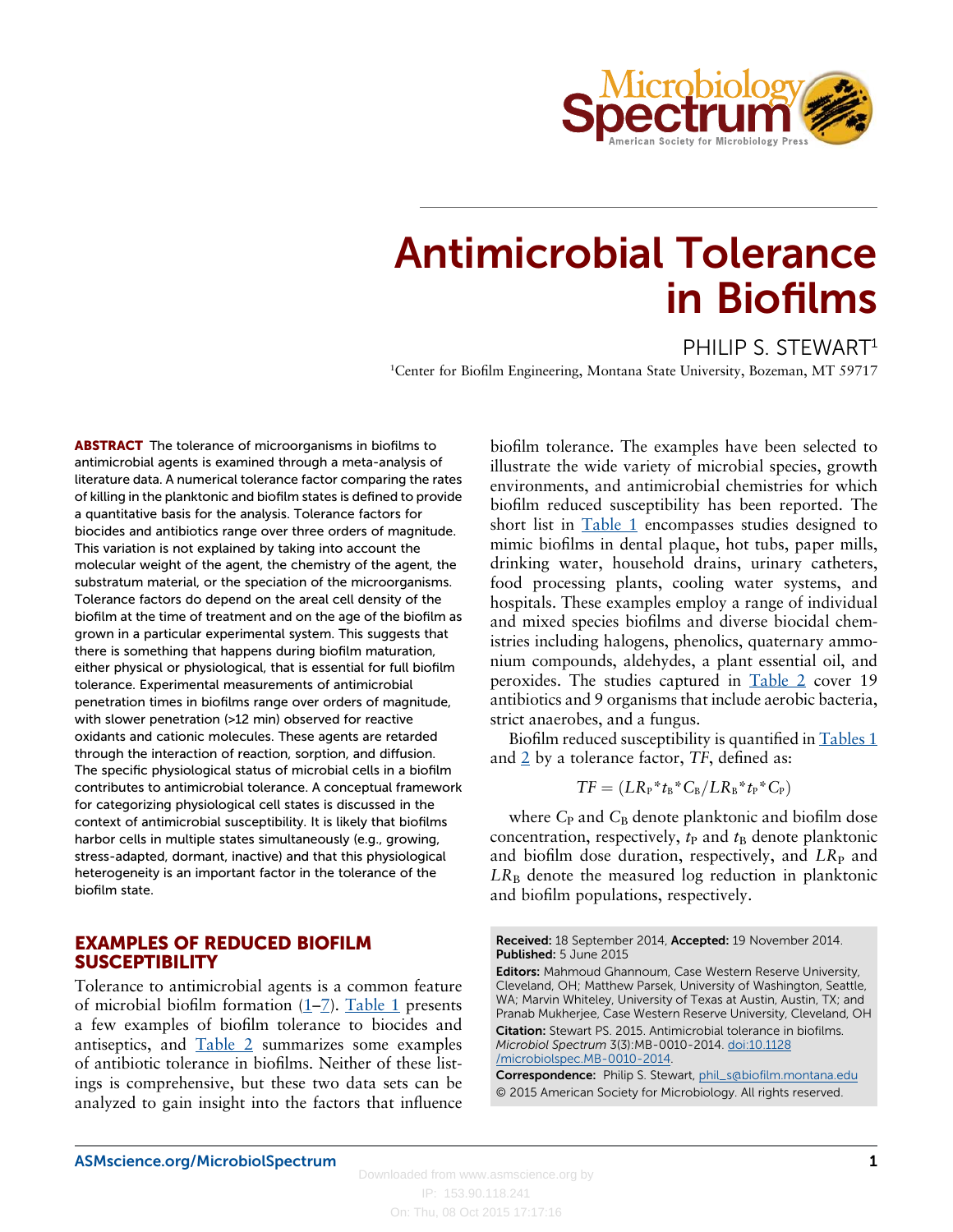| Organisms                                        | Agent                                     | Molecular<br>weight(g mole <sup>-1</sup> ) | Substratum <sup>a</sup> | (log <sub>10</sub> cfu<br>$cm^{-2}$ ) $X_{\rm o}$ | TF         | <b>References</b> |
|--------------------------------------------------|-------------------------------------------|--------------------------------------------|-------------------------|---------------------------------------------------|------------|-------------------|
| Pseudomonas aeruginosa,<br>Klebsiella pneumoniae | Hypochlorite, pH 11<br>Chlorosulfamate    | 52.5<br>131                                | <b>SS</b>               | 9.9                                               | 767<br>272 | 37                |
| P. aeruginosa                                    | Peracetic acid                            | 76.1                                       | PS                      | 8                                                 | 6.7        | 67                |
| Aggregatibacter<br>actinomycetocomitans          | Chlorhexidine<br>Cetylpyridinium chloride | 506<br>340                                 | <b>CN</b>               | 7.48                                              | 2.7<br>3.4 | 68                |
| Legionella in mixed species                      | Glutaraldehyde<br>Bromo-nitropropane-diol | 100<br>200                                 | <b>RR</b>               | 6.1                                               | 2.0<br>1.0 | 69                |
| P. aeruginosa                                    | Hydrogen peroxide                         | 34                                         | PE                      | 6.65                                              | 2.8        | <u>70</u>         |
| Mixed drinking water                             | Chlorine dioxide                          | 67.5                                       | G                       | 5.3                                               | 1.0        | 71                |
| Staphylococcus aureus                            | Benzalkonium chloride                     | 360                                        | G                       | 7.9                                               | 52         | <u>38</u>         |
| P. aeruginosa                                    | <b>Bromine</b>                            | 96.9                                       | PC                      | 5.3                                               | 1.4        | 72                |
| P. aeruginosa<br>S. aureus                       | Benzylchlorophenol,<br>phenylphenol       | 195                                        | G                       | 8.5                                               | 7.4<br>4.2 | 39                |
| Salmonella typhimurium                           | Triclosan                                 | 290                                        | Pellicle                | 7.2                                               | 20         | <u>73</u>         |
| Citrobacter diversus                             | Povidone-iodine                           | 365                                        | S                       | 8.8                                               | 11         | 74                |
| Listeria monocytogenes                           | lodine                                    | 254                                        | SS                      | 5.2                                               | 1.7        | 8                 |
| Mixed paper mill white water                     | Thymol                                    | 150                                        | SS                      | 7.7                                               | 1.1        | 75                |
| Mixed oral                                       | Chlorhexidine                             | 506                                        | <b>HAP</b>              | 9                                                 | 13.5       | 76                |

<span id="page-1-0"></span>TABLE 1 Selected examples of tolerance of bacteria in biofilms to biocides and antiseptics

<sup>a</sup>Abbreviations: SS, stainless steel; PS, polystyrene; CN, cellulose nitrate; RR, red rubber; PE, polyester; G, glass; PC, polycarbonate; S, silicone; BR, Buna rubber; HAP, hydroxyapatite

TF compares the rate of killing in the planktonic and biofilm states. For example, a value of  $TF = 10$  means that biofilm killing is 10 times slower than in the planktonic condition. A quick inspection of Tables 1 and [2](#page-2-0) reveals that the tolerance factor ranges widely, from a value of 1.0 (no difference at all between suspended and sessile susceptibility) to a value of more than 1,000.

## FACTORS INFLUENCING BIOFILM SUSCEPTIBILITY

One of the challenges of understanding biofilm tolerance is the large number of factors that likely influence the susceptibility in a particular biofilm. Some of the factors that could be important are antimicrobial chemistry, substratum material, areal cell density or thickness, biofilm age, microbial speciation, and medium composition. Here I attempt to shed some light on some of these factors by meta-analyses of the literature.

# Antimicrobial Chemistry

When the tolerance factors for biocides reported in Table 1 are regressed against the molecular weight of the antimicrobial agent, no correlation whatsoever is apparent ([Fig. 1A](#page-3-0);  $R^2$  = 0.0007). Indeed, this value of  $R^2$ suggests that none of the considerable variation in TF can be attributed to the size of the antimicrobial molecule itself. A similar analysis of the tolerance factors for antibiotics ( $Table 2$ ) also reveals no correlation ( $Fig. 1B$ ;  $R^2$  = 0.012). There are no reports in the literature demonstrating that antimicrobial size is a predictor of efficacy against biofilms.

TF ranges widely even for a single antimicrobial agent. For example, values of TF for tobramycin measured against just one bacterium, Pseudomonas aeruginosa, run from 1.5 to 265. TF values for ciprofloxacin, measured against four different bacteria, range from 3.5 to 2,048. It will be seen shortly that the rate of biofilm killing by chlorine ranges over three orders of magnitude even when scaled for the dose concentration. These observations suggest that the numerical value of TF is not specific to a particular antimicrobial agent. Put another way, at least at this point in time, the chemistry of a particular antimicrobial does not allow us to predict its relative efficacy against a biofilm.

At the risk of redundancy, it is important not to extrapolate a TF value pulled from the tables compiled here to some other system. It is to be expected that if more measurements were available, we would find that TF values for every antimicrobial range widely.

## Substratum Material

The data compiled in  $Tables 1$  and [2](#page-2-0) reflect measurements made using biofilms formed on a wide variety of materials: polystyrene, glass, stainless steel, cellulose acetate or nitrate, polycarbonate, silicone, polyvinyl chloride, rubber, polyester, and hydroxyapatite. Though analysis of variance of these data (plotted in  $Fig. 2$ )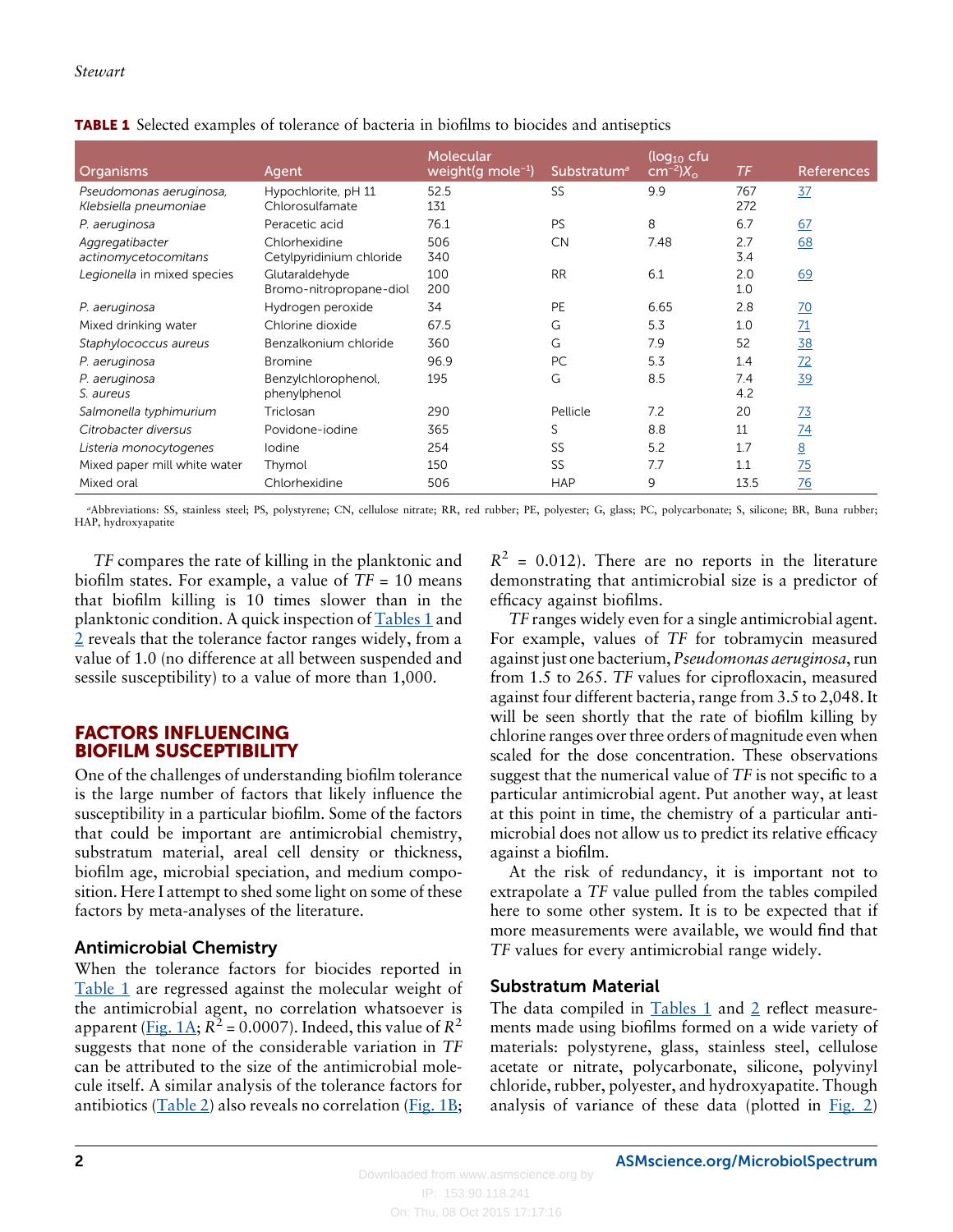| Organisms                   | Agent                                                             | Molecular<br>weight(g mole <sup>-1</sup> ) | Substratum <sup>ª</sup> | $(log_{10}$ cfu<br>$cm^{-2}$ ) $X_{\rm o}$ | TF                                           | <b>References</b> |
|-----------------------------|-------------------------------------------------------------------|--------------------------------------------|-------------------------|--------------------------------------------|----------------------------------------------|-------------------|
| Propionibacterium acnes     | Rifampin<br>Daptomycin<br>Vancomycin<br>Penicillin G              | 823<br>1620<br>1468<br>334                 | G                       |                                            | $\overline{4}$<br>16<br>16<br>$\overline{c}$ | <u>77</u>         |
| Corynebacterium urealyticum | Ciprofloxacin<br>Moxifloxacin<br>Vancomycin                       | 330<br>401<br>1468                         | PS                      |                                            | 2048<br>512<br>512                           | 78                |
| Pseudomonas aeruginosa      | Gentamicin<br>Tobramycin<br>Ciprofloxacin<br>Ofloxacin            | 478<br>468<br>330<br>361                   |                         |                                            | 4<br>$\overline{4}$<br>8<br>$\overline{4}$   | 79                |
| P. aeruginosa               | Tobramycin<br>Ciprofloxacin                                       | 468<br>330                                 | <b>SS</b>               | 9.6                                        | 4.4<br>3.5                                   | 80                |
| K. pneumoniae               | Ciprofloxacin<br>Ampicillin                                       | 330<br>371                                 | PC                      | 10.3<br>10.2                               | 90<br>14                                     | 64                |
| Staphylococcus epidermidis  | Ciprofloxacin<br>Rifampin                                         | 330<br>823                                 | SS                      | 8.9                                        | 14<br>$\overline{7}$                         | 81                |
| P. aeruginosa               | Tobramycin<br>Ciprofloxacin                                       | 468<br>330                                 | PC                      | 10.4                                       | 265<br>104                                   | 82                |
| P. aeruginosa               | Tobramycin                                                        | 468                                        | S                       | 8.3<br>7.4                                 | 208<br>1.5                                   | 45                |
| S. aureus                   | <b>Nisin</b><br>Vancomycin                                        | 3354<br>1468                               | PS                      | 7.5<br>7.8                                 | 5.3<br>55                                    | 83                |
| S. epidermidis              | Levofloxacin<br>Vancomycin                                        | 350<br>1468                                | G                       | 10.3                                       | 12<br>157                                    | 48                |
| Porphyromonas gingivalis    | Amoxicillin<br>Doxycycline<br>Metronidazole                       | 365<br>444<br>171                          | CA                      |                                            | 3.3<br>21<br>4.2                             | 84                |
| Staphylococcus lugdunensis  | Cefazolin<br>Rifampin<br>Daptomycin<br>Moxifloxacin<br>Naficillin | 456<br>823<br>1620<br>401<br>414           | PS                      |                                            | 256<br>$\overline{4}$<br>64<br>4<br>16       | 85                |
| Candida albicans            | Amphotericin B                                                    | 923                                        | <b>PVC</b>              |                                            | 3.4                                          | 86                |
| C. albicans                 | Fluconazole                                                       | 306                                        | <b>PVC</b>              |                                            | 4.4                                          | 87                |

<span id="page-2-0"></span>TABLE 2 Selected examples of tolerance of bacteria or fungi in biofilms to antibiotics

<sup>a</sup>Abbreviations: as for [Table 1;](#page-1-0) CA, cellulose acetate; PVC, polyvinyl choride

indicates a borderline statistically significant difference between the five groups ( $p = 0.053$ ), I suspect that the root of this difference is in methodology rather than material. The polystyrene group, which has somewhat higher TF values, is all data from multiwell plates. Most of the data collected in plate assays derive from a series of antimicrobial concentrations as opposed to kill data in time. This method can produce very high TF values with antibiotics when delivered at extremely high (and not physiologically relevant) concentrations. Inspection of the data shows that TF ranges by two orders of magnitude for a given material  $(Fig. 2)$  $(Fig. 2)$ . For example, tolerance factors reported for biofilms grown on stainless steel ( $n = 8$ ) range from 1.1 to 767.

There may be occasional situations in which the substratum material does influence biofilm accumulation and antimicrobial tolerance. For example, whereas iodine was relatively effective at killing Listeria on stainless steel ( $TF = 1.7$ ), it was ineffective against the same strain when biofilms were formed on Buna rubber  $(TF = 70)$  ([8\)](#page-10-0). Buna rubber was shown to have an independent bacteriostatic effect. Biofilms formed on mild steel, in which some corrosion of the metal was evident, were less susceptible to killing by monochloramine than biofilms on stainless steel  $(2)$ . These examples suggest that the substratum material is most likely to influence biofilm susceptibility when it leaches or corrodes.

# Cell Density

When the tolerance factors for biocides and antiseptics tabulated in  $Table 1$  are regressed against the untreated control biofilm areal cell density (measured in units of  $log_{10}$  CFU cm<sup>-2</sup>), a clear correlation emerges ([Fig. 3](#page-3-0);  $R^2$  = 0.629). To put these values in terms of the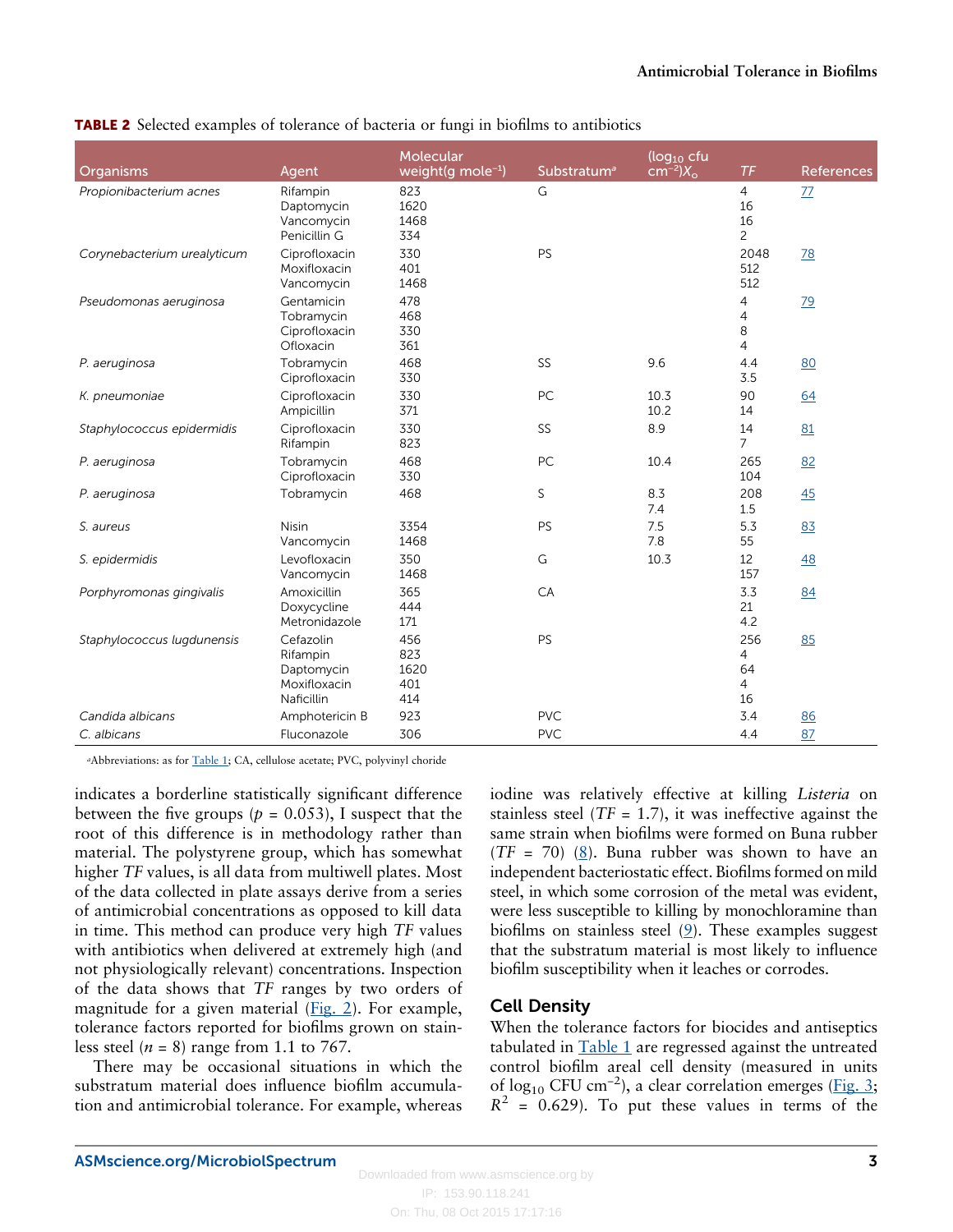<span id="page-3-0"></span>

FIGURE 1 Tolerance factors versus antimicrobial agent molecular weight for the data on (A) biocides and antiseptics from [Table 1](#page-1-0) and (B) antibiotics from [Table 2](#page-2-0). [doi:10.1128](http://dx.doi.org/10.1128/microbiolspec.MB-0010-2014.f1) [/microbiolspec.MB-0010-2014.f1](http://dx.doi.org/10.1128/microbiolspec.MB-0010-2014.f1)

approximate thickness of the biofilm, a biofilm of 6.0 log<sub>10</sub> CFU cm<sup>-2</sup> corresponds roughly to a sparse monolayer, whereas the most massive biofilm in this data set (9.9  $log_{10}$  CFU cm<sup>-2</sup>) was nearly 1 mm thick. This result shows that tolerance to biocides depends on the extent of biofilm accumulation.

There are few biocides for which there is sufficient data available to perform an agent-specific analysis of the role of biofilm cell density in susceptibility. Chlorine is one such agent, and [Figure 4](#page-4-0) presents a correlation ( $R^2$  = 0.757) that reinforces an important role for the extent of biofilm accumulation prior to treatment in determining the efficacy of



FIGURE 2 Tolerance factors grouped and compared by substratum material. [doi:10.1128/microbiolspec.MB-0010-2014.f2](http://dx.doi.org/10.1128/microbiolspec.MB-0010-2014.f2)

a chlorine dose. This analysis includes data from nine independent investigations using Staphylococcus, Pseudomonas, Listeria, Salmonella, and mixed-species biofilms.

There is also an important dependence of biofilm antibiotic tolerance on the cell density of the biofilm. This is most clearly demonstrated in investigations which have challenged biofilms at different stages of development with the same antibiotic dose. Older, thicker biofilms are invariably less susceptible than younger, less



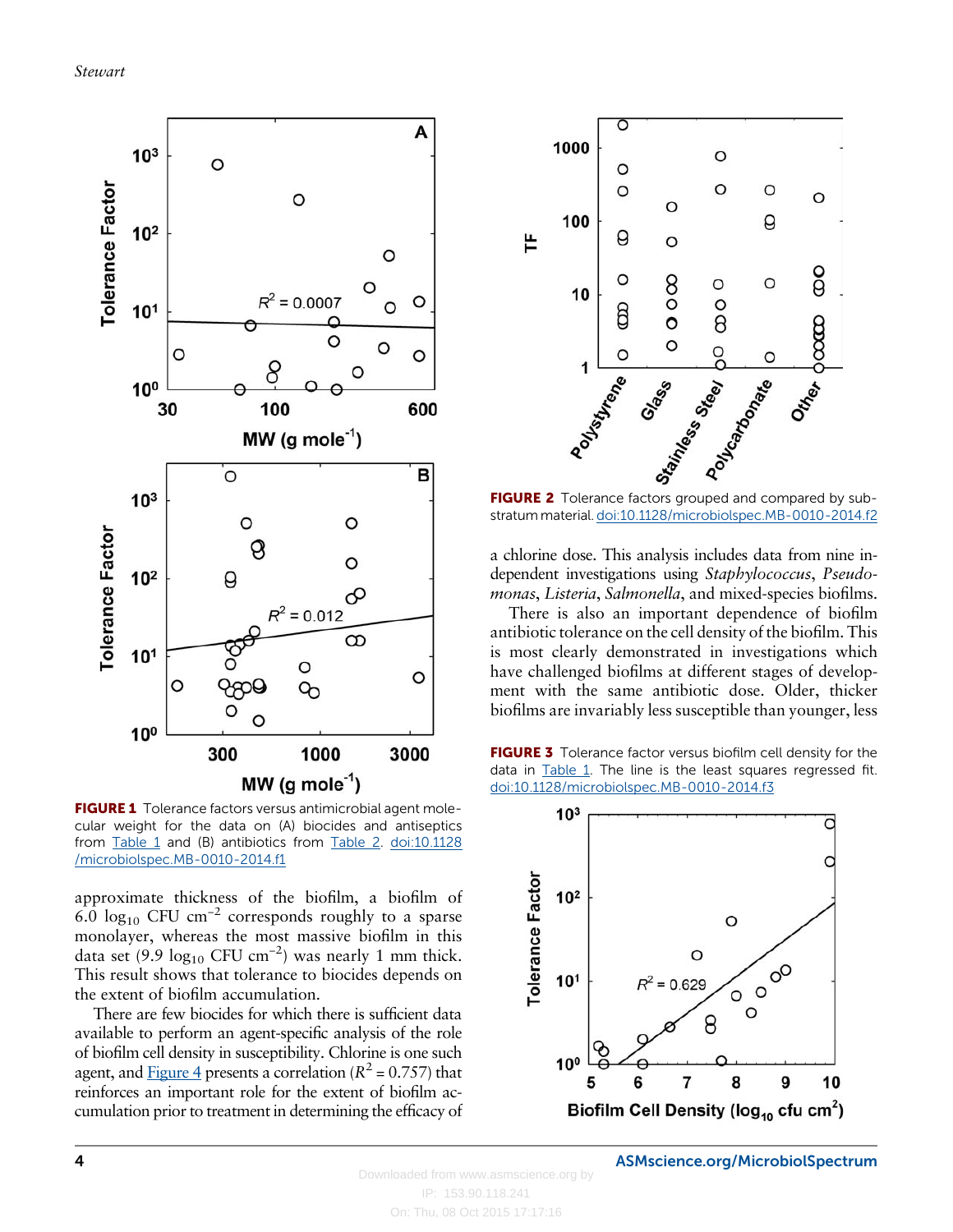<span id="page-4-0"></span>

FIGURE 4 Efficacy of chlorine treatment against biofilms as a function of the untreated control biofilm areal cell density. The y-axis is the reported log reduction divided by the product of dose concentration and duration  $(C_B t_B)$ . The line is the least squares regressed fit. Sources: references  $8, 37-44$  $8, 37-44$  $8, 37-44$  $8, 37-44$ . [doi:10.1128/microbiolspec.MB-0010-2014.f4](http://dx.doi.org/10.1128/microbiolspec.MB-0010-2014.f4)

dense biofilms (Fig. 5). The overall correlation of log reduction with cell density is poor in this case  $(R^2 =$ 0.125), but the effect within an investigation is obvious and consistent.

#### Age

Several investigations have compared the efficacy of identical antimicrobial challenges against biofilms of different ages. Within a given experimental system, biofilms tend to become less susceptible as they age  $(Fig, 6)$ , though here again the overall correlation is not strong  $(R^{2} = 0.217)$ . Assuming a first order process, the characteristic time (expressed as a half-life) for biofilm tolerance to develop as determined from these data sets was  $2.7 \pm 2.0$  days ( $n = 12$ ). This suggests that, at least in vitro, biofilm tolerance manifests over a timescale of a few days. This result also provides an important clue that the biological state of the organisms in a biofilm is a key factor in determining their susceptibility.

Biofilm age and biofilm cell density are usually strongly correlated. The effects of these two parameters are therefore easily confounded. Is the difference in susceptibility between 2-day-old and 7-day-old biofilms  $(10)$  a function of age or a function of the substantial difference in biofilm accumulation at these two time points? Here I analyze one data set where, fortuitously, it is possible to separate these two parameters. Wolcott et al.  $(11)$  $(11)$  $(11)$  reported on the challenge of *Staphylococcus*  aureus biofilm with gentamicin. During more than 100 h of the maturation of the biofilm there was little change in the biofilm cell density  $(Fig, 7A)$ . Biofilms removed at different ages were treated with gentamicin, and the log reduction in viable counts was determined. This log reduction did not correlate with the untreated control biofilm cell density ( $R^2$  = 0.087). There was correlation between the biofilm susceptibility to gentamicin and biofilm age [\(Fig. 7B](#page-5-0);  $R^2 = 0.470$ ).

Though the preceding example indicates a more important role for biofilm age than for cell density, in general it is very difficult to uncouple the individual contributions of age and density to biofilm tolerance.

#### Species Composition

In this section I explore the role of the microbial composition of a biofilm on its antimicrobial tolerance. Tolerance factors, for both biocides and antibiotics, are grouped by phylum in [Figure 8.](#page-6-0) There is no statistically significant difference between the mean values of TF for any of the phyla ( $p = 0.26$  by analysis of variance). For the three phyla for which there are four or more data points (Firmicutes, Proteobacteria, Actinobacteria), TF ranges over at least two orders of magnitude. One thing these data suggest is that tolerance is not specific to any particular subgroup of microorganisms. Indeed, reduced biofilm susceptibility appears to be a broadly distributed capability across the microbial world.

FIGURE 5 Antibiotic efficacy against Pseudomonas aeruginosa biofilms as a function of the untreated control biofilm areal cell density. Dashed lines connect data points from the same investigation. The antibiotics used include tobramycin, ciprofloxacin, and gentamicin. Sources: references [11](#page-10-0), [45](#page-11-0)–[47.](#page-11-0) [doi:10.1128/microbiolspec.MB-0010-2014.f5](http://dx.doi.org/10.1128/microbiolspec.MB-0010-2014.f5)

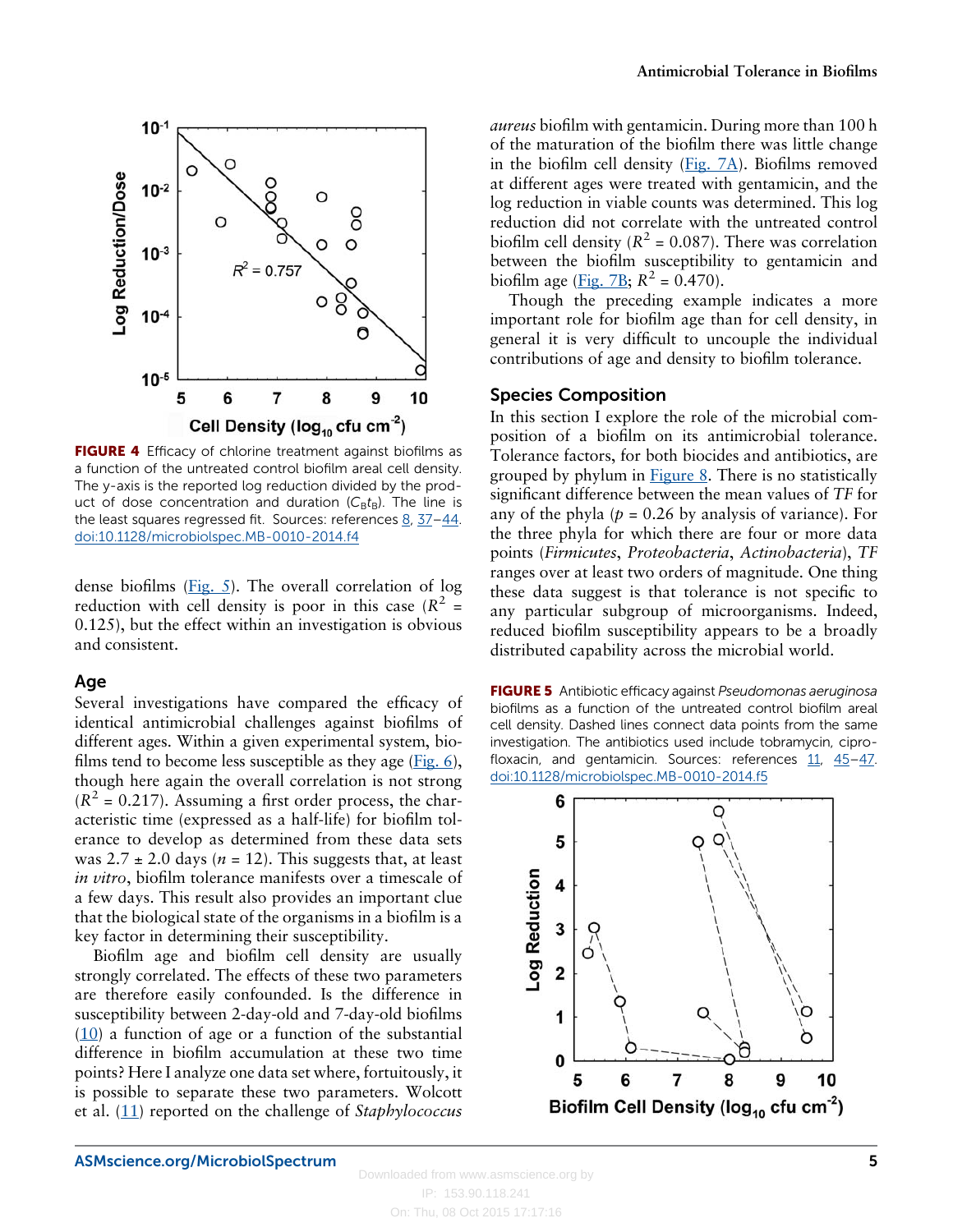<span id="page-5-0"></span>

FIGURE 6 Antimicrobial efficacy as a function of biofilm age. Dashed lines connect data points from the same inves-tigation. Sources: references [11](#page-10-0), [25,](#page-10-0) [45](#page-11-0), [47,](#page-11-0) [48](#page-11-0)-[51.](#page-11-0) [doi:10.1128](http://dx.doi.org/10.1128/microbiolspec.MB-0010-2014.f6) [/microbiolspec.MB-0010-2014.f6](http://dx.doi.org/10.1128/microbiolspec.MB-0010-2014.f6)

## Medium Composition

Antimicrobial susceptibility can be very sensitive to the composition of the medium used in the assay. I was not able to devise an informative way to test for effects of medium composition on TF values. To underscore the dramatic influence medium composition can play, [Figure 9](#page-6-0) presents some measurements made with young Escherichia coli or P. aeruginosa biofilms. At this early stage of development, antibiotics can be very effective against the bacteria under certain culture conditions. However, changes in the medium can drastically alter bacterial susceptibility. For example, 6-h-old E. coli biofilms are decimated by kanamycin when challenged on LB medium (8.4 log reduction) but scarcely affected when the medium is supplemented with glucose (1.2 log reduction). A similarly dramatic effect is seen for ampicillin treatment, except that it is exactly the reverse: on LB medium ampicillin is ineffective (1.4 log reduction), whereas the addition of glucose greatly enhances killing (7.6 log reduction). Analogous alterations in antibiotic susceptibility can be seen in 4-h-old P. aeruginosa biofilms exposed to tetracycline or tobramycin on different media [\(Fig. 9](#page-6-0)). For each agent there are conditions under which they are very effective and conditions under which they are ineffective. These conditions are not the same for the different antibiotics. These data lead to the hypothesis that medium composition influences microbial physiology, which in turn alters antimicrobial susceptibility.

### Summary

What has been shown so far is that there is no discernable generalized role of antimicrobial size, antimicrobial chemistry, substratum material, or microbial species composition on the quantitative level of tolerance established during biofilm formation. Only areal cell density and biofilm age partially correlate with antimicrobial tolerance. This suggests that there is something that happens during biofilm maturation, either physical or physiological, that is essential for full biofilm tolerance. Case study results also point to an important role for medium composition, and hence physiology, in biofilm tolerance.

FIGURE 7 (A) Maturation of S. aureus biofilm and (B) change in gentamicin susceptibility with age. The dashed line in panel A connects the mean values at each time point. The solid line in panel B is the least squares regressed fit. Source: reference [11.](#page-10-0) [doi:10.1128/microbiolspec.MB-0010-2014.f7](http://dx.doi.org/10.1128/microbiolspec.MB-0010-2014.f7)



6 [ASMscience.org/MicrobiolSpectrum](http://www.ASMscience.org/MicrobiolSpectrum)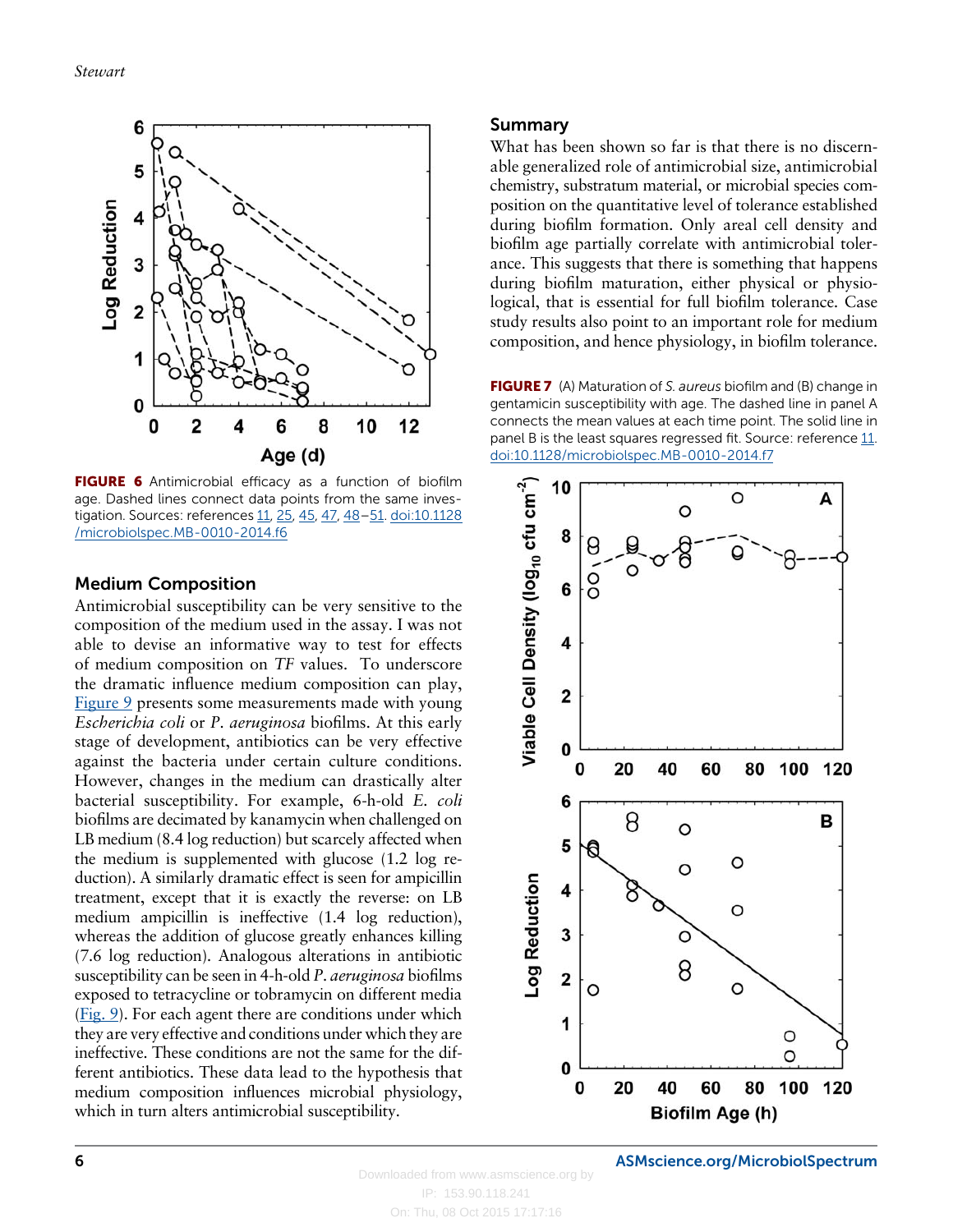<span id="page-6-0"></span>

FIGURE 8 Tolerance factors for biocides and antibiotics for four bacterial phyla and a fungus. [doi:10.1128/microbiolspec](http://dx.doi.org/10.1128/microbiolspec.MB-0010-2014.f8) [.MB-0010-2014.f8](http://dx.doi.org/10.1128/microbiolspec.MB-0010-2014.f8)

the biofilm is grown for a particular test are likely to be more important than the choice of antimicrobial agent or microorganism.

# MECHANISMS OF BIOFILM ANTIMICROBIAL TOLERANCE

## Antimicrobial Depletion

One simple and possibly underappreciated mechanism of biofilm protection is depletion of the antimicrobial agent in the fluid bathing the biofilm. The antimicrobial could be depleted either by reaction in the fluid phase, by reaction with the biofilm or attachment substratum, or by sorption to constituents of the biofilm or substratum material. This mechanism is especially plausible in systems with a relatively high surface area to volume ratio, such as a 96-well microtiter plate. In this type of system, the demand exhibited by the biofilm could quickly reduce the dissolved concentration of antimicrobial.

The obvious way to control for antimicrobial depletion is to assay the bulk fluid during the course of treatment, or at least before and after the exposure period, to test whether the antimicrobial concentration is sustained. This is not typically done.

Since the surface area to volume ratio is a critical physical characteristic of a system, determining the potential for antimicrobial depletion, and since most of the data sets in  $Tables 1$  and [2](#page-2-0) include details permitting calculation of this ratio, a quantitative analysis can be conducted. When the tolerance factors in [Table 1](#page-1-0) are regressed against the surface area to volume ratio, no correlation is apparent ( $R^2 = 0.022$ ). Neither do the biofilm TFs for antibiotics in [Table 2](#page-2-0) correlate with the surface area to volume ratio of the biofilm test system  $(R^{2} = 0.010)$ . What these analyses indicate is that antimicrobial depletion is probably not a general cause of biofilm tolerance in in vitro models.

#### Penetration

The extent of antimicrobial penetration into a biofilm is expected to depend on biofilm thickness, effective diffusivity of the agent in the biofilm, reactivity of the agent in the biofilm, the sorptive capacity of the biofilm for the agent, the dose concentration and dose duration, and external mass transfer properties [\(12\)](#page-10-0). In other words, this is a complex interaction and problem. A good starting place is to examine actual measurements of antimicrobial penetration in biofilms.

A survey of experimentally measured penetration times of antimicrobial agents in biofilms is presented in [Figure 10.](#page-7-0) This data set excludes measurements made using diffusion chambers in which the biofilm is sandwiched between two compartments. These approaches

FIGURE 9 Medium effects on biofilm susceptibility to antibiotics. The different bar fills denote various media: LB (gray); LB + glucose (triangles); TSA, aerobic (white); TSA, anaerobic (hatched); noble agar, aerobic (black); noble agar, anaerobic (honeycomb). Sources: reference  $52$  for E. coli and unpublished data of Borriello and Stewart for P. aeruginosa. [doi:10.1128/microbiolspec.MB-0010-2014.f9](http://dx.doi.org/10.1128/microbiolspec.MB-0010-2014.f9)

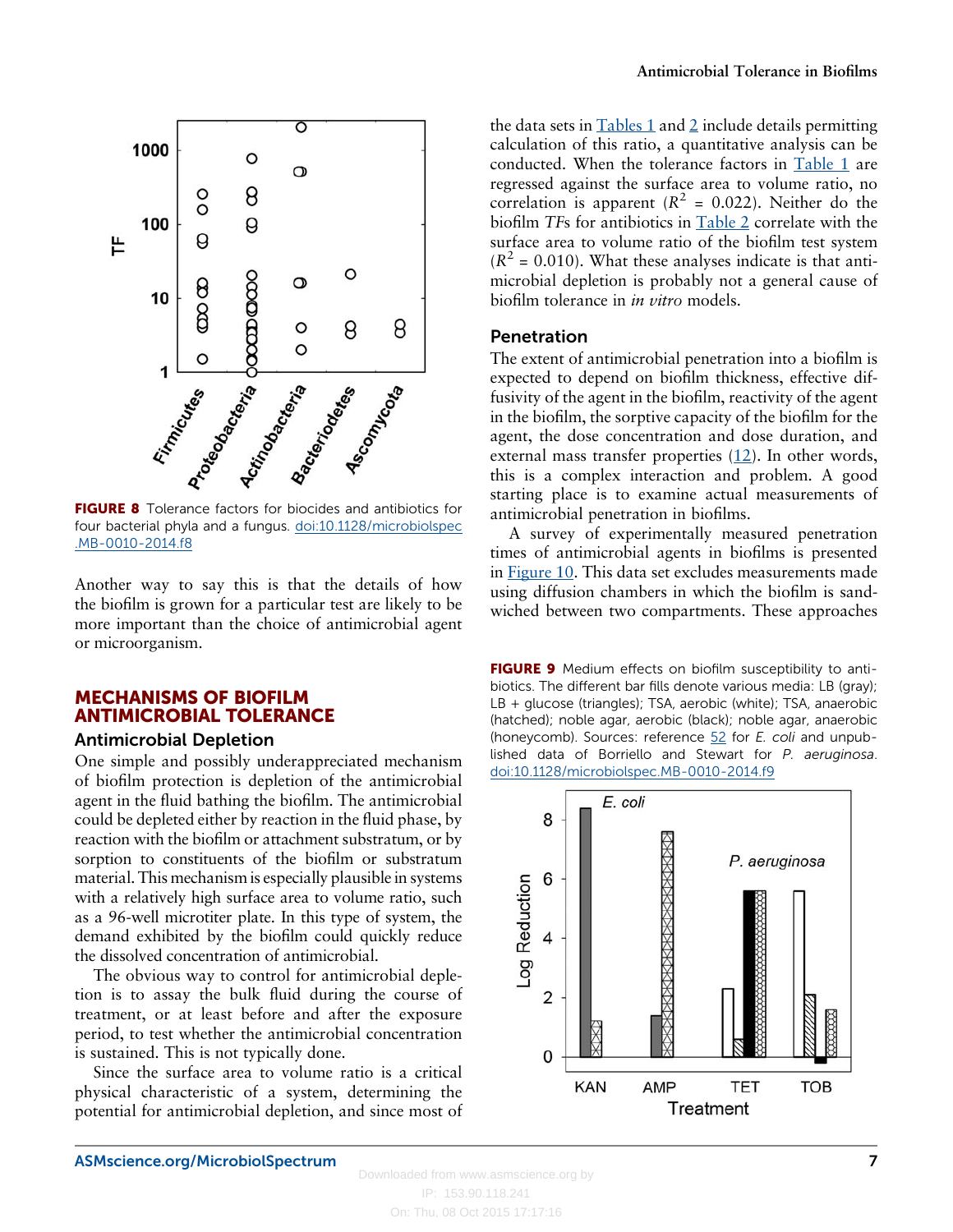<span id="page-7-0"></span>

FIGURE 10 Experimentally measured antimicrobial penetration times in biofilms versus molecular weight of the antimicrobial. The penetration time was determined as the time to attain, at the base or center of the biofilm, 50% of the equilibrium concentration of the antimicrobial agent either through a direct measurement of the antimicrobial agent (solid circles) or by loss of membrane integrity detected with a fluorescent probe (open circles). Penetration times greater than 12 min are circled. Sources: references [15,](#page-10-0) [37](#page-11-0), [53](#page-11-0)–[63.](#page-11-0) [doi:10.1128/microbiolspec.MB-0010-2014.f10](http://dx.doi.org/10.1128/microbiolspec.MB-0010-2014.f10)

can be useful for determining whether penetration occurs but are not appropriate for determining absolute penetration times, because the time constants are dependent on the device geometry. The measurements reported in Figure 10 were made using microelectrodes, time lapse microscopy of fluorescent-tagged drugs, total internal reflection spectroscopy, and time lapse microscopy of fluorescence loss from cells preloaded with a fluorophore.

The penetration times in  $Figure 10$  range from a fraction of a minute to almost a full day. It is tempting to judge some of these as fast and others as slow, but keep in mind that the important comparison to be made is between the dose duration and the penetration time. A penetration time of 30 min could be fast if the dose duration is 8 h and slow if the dose duration is 3 min.

Penetration times do not increase with the molecular weight of the antimicrobial as intuition might suggest. Indeed, one thing that can be inferred from Figure 10 is that even large antibiotics or antimicrobial peptides can penetrate a biofilm within a few minutes. Some examples of large agents that access the interior of a biofilm relatively quickly include vancomycin (0.5 min), daptomycin  $(1.5 \text{ min})$ , and nisin  $(4 \text{ to } 10 \text{ min})$ .

There are two groups of agents, circled in **Figure 10**, with measured penetration times longer than 12 min. The antimicrobials in the first group (lower molecular weight) are all reactive oxidants: chlorine, chlorine dioxide, monochloramine, and hydrogen peroxide. The agents in the second group (higher molecular weight) are mostly cationic molecules including quaternary ammonium compounds, such as cetylpyridinium chloride and benzalkonium chloride, and an aminoglycoside antibiotic. The retarded penetration of these agents into the biofilm derives from the reaction or sorption of the agent in the biofilm as it diffuses. Halogens react with uncharacterized components of biomass and are neutralized. Hydrogen peroxide is destroyed by the action of catalase. Agents with a positive charge likely bind to negatively charged polymers or to cell surfaces, delaying penetration. Retarded penetration due to reaction and sorption has been analyzed by mathematical models [\(12](#page-10-0), [13\)](#page-10-0).

When considering agents that are subject to reaction or sorption in the biofilm, it is anticipated that the rate of penetration will depend on the applied concentration. This prediction is borne out by the subset of data plotted in Figure 11. This analysis shows that agents such as chlorine, peracetic acid, and tobramycin (all members of the circled groups in Fig.  $10$ ) penetrate a given biofilm faster as the applied concentration is increased. The slope of the regressed line in Figure 11 is close to –1. This tells us that penetration time for these agents is inversely proportional to dose concentration. For example, a dose concentration that is 10 times higher will result in a

FIGURE 11 Experimentally measured antimicrobial penetration times in biofilms versus dose concentration. The line is the least squares regressed fit. Symbols indicate data for chlorine (cross, 55), chlorine (gray, 54), tobramycin (white, 62), peracetic acid (black, 53). [doi:10.1128/microbiolspec.MB](http://dx.doi.org/10.1128/microbiolspec.MB-0010-2014.f11) [-0010-2014.f11](http://dx.doi.org/10.1128/microbiolspec.MB-0010-2014.f11)

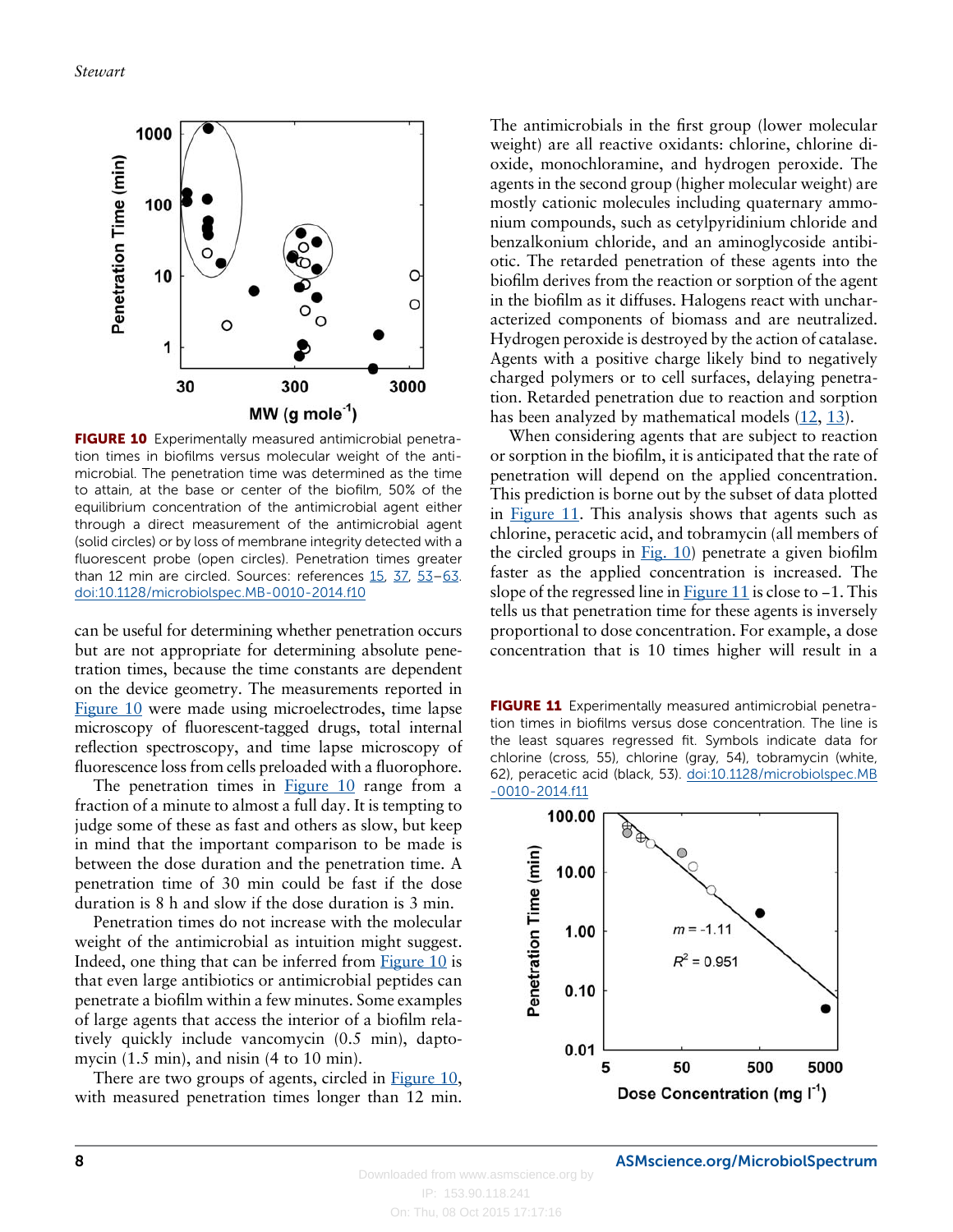penetration time that is one 10th as long. This is not expected to be true of antimicrobials that do not react or sorb in the biofilm. The 50% penetration time for a noninteracting solute is predicted to be independent of the applied concentration.

The preceding analysis and discussion is helpful for gaining insight into the fundamental phenomenon of antimicrobial penetration in a biofilm, but it does not tell us if retarded penetration actually limits antimicrobial efficacy in practice. The most likely situation for incomplete penetration to occur is when reactive oxidants are delivered at relatively low concentrations to thick biofilms for brief dose durations. Antibiotics likely penetrate biofilms in vivo because dose durations are relatively long. Another argument for penetration of antibiotics, including the sticky aminoglycosides, is that they result in log reductions *in vivo* that indicate access to most of the bacteria. For example, a classic clinical study of inhaled tobramycin in cystic fibrosis patients reported log reductions of *P. aeruginosa* in sputum of slightly greater than 2 after 2 weeks of therapy  $(14)$  $(14)$  $(14)$ . This tells us that the drug reached 99% of the bacteria. Even in applications in which the dose duration is brief, for example, a mouth rinse treating dental plaque, penetration of the antimicrobial may not be limiting. Corbin [\(15\)](#page-10-0) found no correlation between the clinical efficacy of mouth rinse active ingredients and their in vitro penetration time.

#### Physiology

Microorganisms in biofilms may be tolerant to antimicrobial agents because they enter less susceptible physiological states. For example, it is widely appreciated that microorganisms in the stationary phase of a batch planktonic culture, which may be slow-growing or nongrowing and may be less metabolically active than growing cells, can be less sensitive to killing by antimicrobials. A few research studies have compared killing in exponential phase, stationary phase, and biofilms (Fig. 12). Though this analysis lacks sufficient data to make a strong conclusion, it suggests that whereas exponential phase planktonic cells are clearly less susceptible than biofilms cells, stationary phase planktonic cells are not consistently different from biofilm cells. The terminology of batch planktonic cultures is probably inadequate as a basis for characterizing the physiological heterogeneity within a biofilm.

A wide variety of terms have been used to characterize the physiological state of a microbial cell: exponential phase, stationary phase, lag phase, nongrowing, stressed, adapted, inactive, viable but nonculturable, persister, dormant. [Figure 13](#page-9-0) presents a simplified categorization



FIGURE 12 Comparison of antimicrobial susceptibility of exponential phase planktonic (solid symbols) or stationary phase planktonic (open symbols) to biofilm cells. The solid line is the line of equality. Points below the line indicate that biofilm cells were less susceptible than planktonic cells. Points above the line indicate that planktonic cells were less susceptible than biofilm cells. Sources: references [38,](#page-11-0) [64](#page-11-0)–[66.](#page-11-0) [doi:10.1128/microbiolspec.MB-0010-2014.f12](http://dx.doi.org/10.1128/microbiolspec.MB-0010-2014.f12)

of physiological states based on discrimination of three features: (i) growth, (ii) metabolic and anabolic activity, and (iii) deployment of specific stress-adaptive responses. Though the schematic in **[Figure 13](#page-9-0)** presents these as discrete states, it may be more realistic to think of them as stations along continua. The susceptibility of a cell will depend on both the physiological state and the particular antimicrobial agent. Here are a few examples to illustrate the diversity of protected states.

In general, when biofilm microorganisms are compared to planktonic cells for antimicrobial susceptibility, the comparison is to a growing batch culture [\(Fig. 13A\)](#page-9-0). These are cells that may be relatively sensitive to antimicrobial attack because their current environment is growth permissive and their current investment is in cell growth and replication rather than survival. Cells that transition to a nongrowing but still active state [\(Fig. 13B](#page-9-0)) may quickly acquire tolerance to some agents. In the conceptualization of [Figure 13,](#page-9-0) this state is conceived of as cells with an active membrane potential and capacity for generation of some ATP along with submaximal capacity for transcription and translation. These cells do not exhibit DNA replication, cell wall synthesis, or balanced translation of all of the proteins required to make a new cell. In such a state, bacteria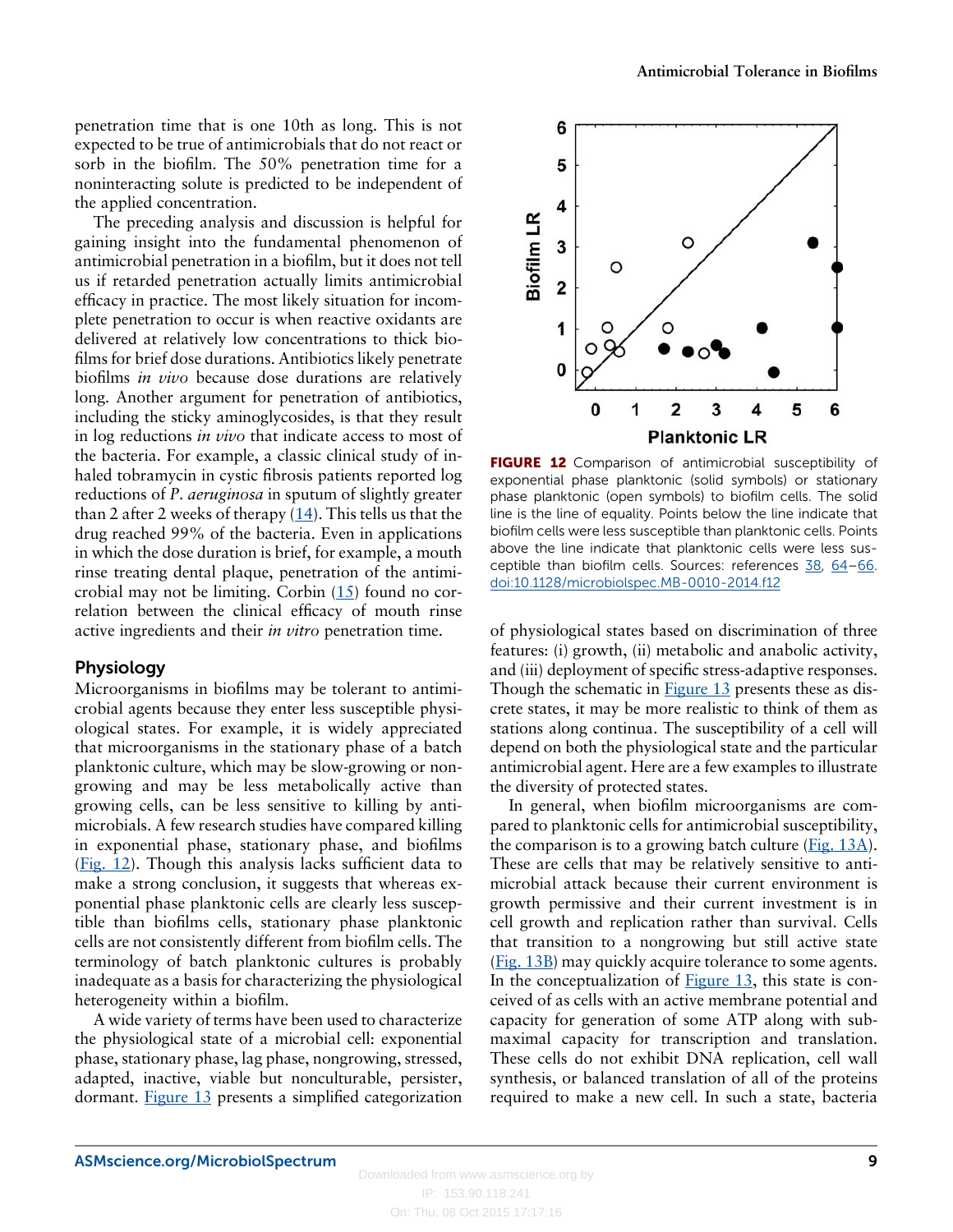<span id="page-9-0"></span>

FIGURE 13 Conceptual diagram of distinct cell states important for antimicrobial sensitivity. The dead cell state can presumably be accessed from any of the other states. [doi:10.1128/microbiolspec.MB-0010-2014.f13](http://dx.doi.org/10.1128/microbiolspec.MB-0010-2014.f13)

become insensitive to β-lactam antibiotics, which lyse cells by inhibiting cell wall synthesis as the cell continues to expand  $(16)$ . Cells that transition to the inactive, nongrowing state (Fig. 13C) lack any catabolism or anabolism. Such a cell cannot maintain a membrane potential and thus may become insensitive to aminoglycoside antibiotics, which depend on active transport to reach their intracellular targets  $(17)$  $(17)$  $(17)$ . The dormant state (Fig. 13D) is conceived of as distinct from the inactive, nongrowing state (Fig. 13C).

The dormant state is also metabolically inactive and nongrowing. To enter the dormant state, however, the cell has implemented protective modifications. Such modifications could include, hypothetically, alteration of membrane lipid and porin composition to reduce permeability, hibernation of ribosomes, inhibition of transcription and replication machinery, and deployment of enzymes that protect against oxidative stress without consuming ATP (e.g., catalase). In contrast, the nongrowing, inactive state (Fig. 13C) is an energetically disabled cell that has no other protective modifications. By way of an analogy, the state in  $Figure 13C$  could be compared to a car that has run out of gas by the side of the road and been abandoned, whereas a vehicle analogous to the cell state in Figure 13D, while also out of gas, has had the windows rolled up, the radiator drained, the battery disconnected, and a cover tied over it. Such a dormant cell state could confer tolerance to a wide variety of antimicrobial challenges. The muchdiscussed persister cell may represent such a dormant state ([18](#page-10-0), [19\)](#page-10-0). Metabolically active bacteria are able to sense their environment and actively respond to the presence of an antimicrobial stress. In the schema of Figure 13, either growing cells (Fig. 13A) or nongrowing yet active cells (Fig. 13B) have the capacity to deploy active stress responses (resulting in the states shown in Figs. 13E and 13F, respectively). Examples of stress responses that have been demonstrated in bacterial biofilms include catalase induction upon treatment with hydrogen peroxide [\(20\)](#page-10-0), β-lactamase induction upon treatment with imipenem  $(21)$ , and induction of the lipopolysaccharide-modifying pmr operon upon treatment with colistin  $(22)$ . In each of these examples, the induced gene or genes enhance the capacity of the biofilm to tolerate the antimicrobial either by augmenting destruction of the antimicrobial agent or by modifying the cell to make it less susceptible.

Because biofilms are known to contain niches of varying environmental chemistry and biological activity, it is important to recognize that a biofilm could harbor cells in more than one, possibly all, of the states shown in Figure 13 [\(23\)](#page-10-0). This physiological heterogeneity or diversification is likely an important factor in the tolerance of the biofilm state. Note that none of these states is necessarily exclusively associated with either a planktonic or biofilm cell.

One difficulty with analyzing the physiological variety diagrammed in  $Figure 13$  is a lack of standard quantitative measures of most of the physiological characteristics. There is an excellent quantitative parameter to characterize microbial growth: specific growth rate. Techniques to measure local growth rates within biofilms could offer insight into the spectrum of physiological states that influence antimicrobial susceptibility.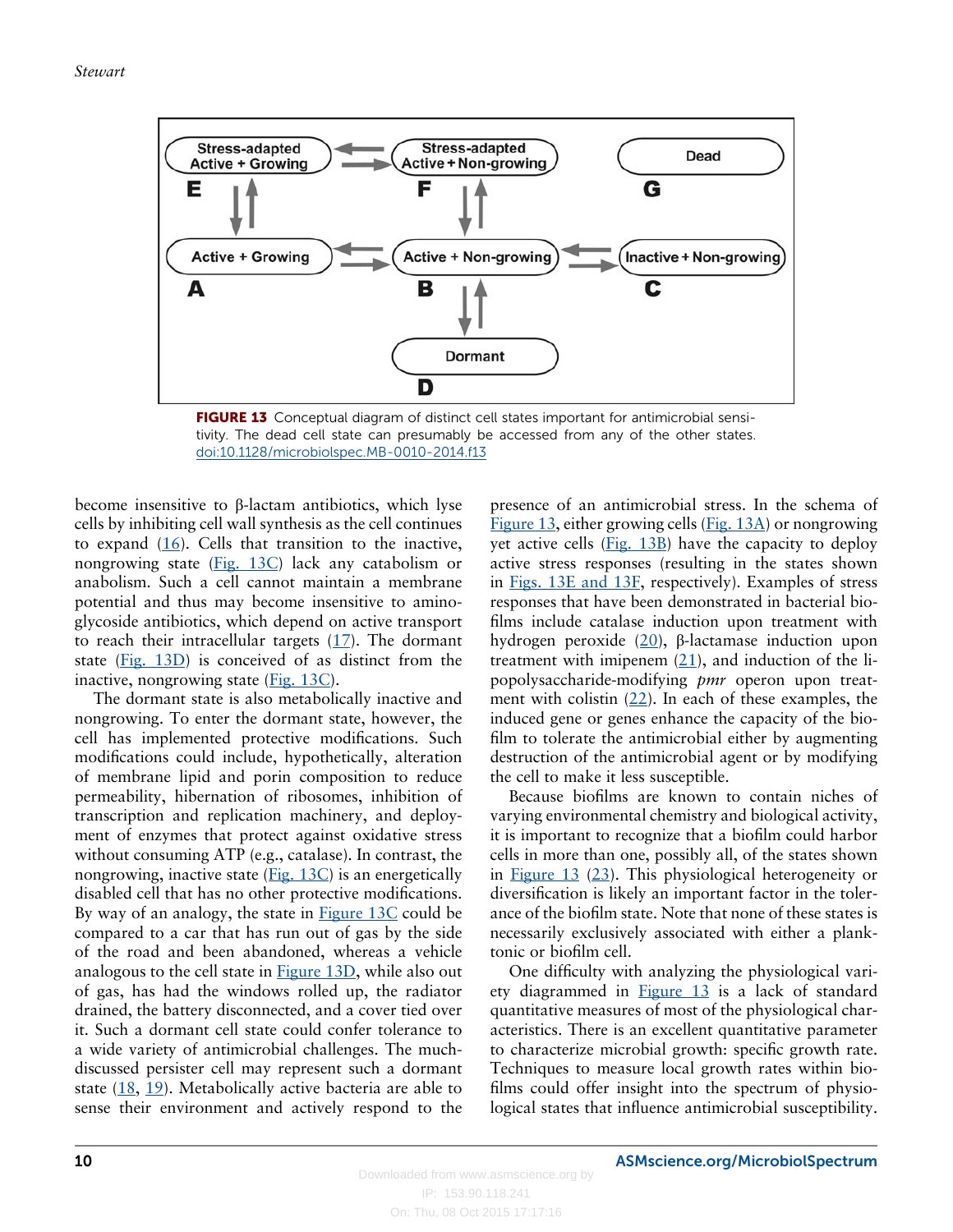<span id="page-10-0"></span>In addition, it would be helpful to have quantitative measures of the overall cellular capacity for transcription or translation, the relative expression of adaptive stress responses, and some quantitative definition of dormancy.

The cell states diagrammed in [Figure 13](#page-9-0) are surely associated with the differential expression of specific sets of genes in a particular organism. One issue to keep in mind in interpreting the analysis of antimicrobial susceptibility of genetic mutants grown as biofilms is that a mutation that affects the areal cell density of the biofilm could indirectly alter its susceptibility. Indeed, this effect is to be expected, as discussed above and presented in Figures  $3$  to  $5$ . Some of the systems that have been reported to contribute to biofilm antimicrobial tolerance include the stringent response  $(24)$ , the SOS response  $(25)$ , efflux pumps  $(26, 27)$ , quorum sensing  $(28)$ , toxinantitoxin modules  $(29, 30)$ , the elaboration of periplas-mic or extracellular polysaccharides (31, 32, [33\)](#page-11-0), and others  $(34-36)$  $(34-36)$  $(34-36)$  $(34-36)$  $(34-36)$ . At this time it is still too early to be able to identify a consensus genetic basis for biofilm antimicrobial tolerance, but these details are certain to follow.

#### ACKNOWLEDGMENTS

Conflicts of interest: I declare no conflicts.

#### REFERENCES

1. Stewart PS, McFeters GA, Huang CT. 2000. Biofilm control by antimicrobial agents, p 373–405. In Bryers JD (ed), Biofilms, 2nd ed. John Wiley & Sons, New York.

2. Mah TF, O'Toole GA. 2001. Mechanisms of biofilm resistance to antimicrobial agents. Trends Microbiol 9:34–39.

3. Stewart PS, Costerton JW. 2001. Antibiotic resistance of bacteria in biofilms. Lancet 358:135–138.

4. Lewis K. 2001. Riddle of biofilm resistance. Antimicrob Agents Chemother 45:999–1007.

5. Davies D. 2003. Understanding biofilm resistance to antibacterial agents. Nat Rev Drug Dis 2:114–122.

6. Stewart PS, Mukherjee PK, Ghannoum MA. 2004. Biofilm antimicrobial resistance, p 250–268. In Ghannoum M, O'Toole GA (ed), Microbial Biofilms, 1st ed. ASM Press, Washington, DC.

7. Bridier A, Briandet R, Thomas V, Dubois-Brissonnet F. 2011. Resistance of bacterial biofilms to disinfectants: a review. Biofouling 27:1017–1032.

8. Ronner AB, Wong AC. 1993. Biofilm development and sanitizer inactivation of Listeria monocytogenes and Salmonella typhimurium on stainless steel and Buna-n rubber. J Food Prot 56:750–758.

9. Chen CI, Griebe T, Srinivasan R, Stewart PS. 1993. Effects of various metal substrata on accumulation of Pseudomonas aeruginosa biofilms and efficacy of monochloramine as a biocide. Biofouling 7:421–251.

10. Anwar H, Strap JL, Costerton JW. 1992. Establishment of aging biofilms: possible mechanism of bacterial resistance to antimicrobial therapy. Antimicrob Agents Chemother 36:1347–1351.

11. Wolcott RD, Rumbaugh KP, James G, Schultz G, Phillips P, Yang Q, Watters C, Stewart PS, Dowd SE. 2010. Biofilm maturity studies indicate sharp debridement opens a time-dependent therapeutic window. J Wound Care 19:320–328.

12. Stewart PS. 1996. Theoretical aspects of antibiotic diffusion into microbial biofilms. Antimicrob Agents Chemother 40:2517–2522.

13. Stewart PS, Raquepas JB. 1995. Implications of reaction-diffusion theory for the disinfection of microbial biofilms by reactive antimicrobial agents. Chem Eng Sci 50:3099–3104.

14. Ramsey BW, Pepe MS, Quan JM, Otto KL, Montgomery AB, Williams-Warren J, Vasiljev-K M, Borowitz D, Bowman CM, Marshall BC, Marshall S, Smith AL. 1999. Intermittent administration of inhaled tobramycin in patients with cystic fibrosis. New Engl J Med 340:23–30.

15. Corbin A, Pitts B, Parker A, Stewart PS. 2011. Antimicrobial penetration and efficacy in an in vitro oral biofilm model. Antimicrob Agents Chemother 55:3338–3344.

16. Tuomanen E, Cozens R, Tosch W, Zak O, Tomasz A. 1986. The rate of killing of Escherichia coli by [beta]-lactam antibiotics is strictly proportional to the rate of bacterial growth. J Gen Microbiol 132:1297–1304. 17. Taber HW, Mueller JP, Miller PF, Arrow AS. 1987. Bacterial uptake of aminoglycoside antibiotics. Microbiol Rev 51:439–457.

18. Lewis K. 2007. Persister cells, dormancy and infectious disease. Nat Rev Microbiol 5:48–56.

19. Lewis K. 2010. Persister cells. Annu Rev Microbiol 64:357–372.

20. Elkins JG, Hassett DJ, Stewart PS, Schweizer HP, McDermott TR. 1999. Pseudomonas aeruginosa biofilm resistance to hydrogen peroxide: protective role of catalase. Appl Environ Microbiol 65:4594–4600.

21. Bagge N, Schuster M, Hentzer M, Ciofu O, Givskov M, Greenberg EP, Høiby N. 2004. Pseudomonas aeruginosa biofilms exposed to imipenem exhibit changes in global gene expression and beta-lactamase and alginate production. Antimicrob Agents Chemother 48:1175–1187.

22. Pamp SJ, Gjermansen M, Johansen HK, Tolker-Nielsen T. 2008. Tolerance to the antimicrobial peptide colistin in Pseudomonas aeruginosa biofilms is linked to metabolically active cells, and depends on the pmr and mexAB-oprM genes. Mol Microbiol 68:223–240.

23. Stewart PS, Franklin MJ. 2008. Physiological heterogeneity in biofilms. Nat Rev Microbiol 6:199–210.

24. Nguyen D, Joshi-Datar A, Lepine F, Bauerle E, Olakanmi O, Beer K, McKay G, Siehnel R, Schafhauser J, Wang Y, Britigan BE, Singh PK. 2011. Active starvation responses mediate antibiotic tolerance in biofilms and nutrient-limited bacteria. Science 334:982–986.

25. Bernier SP, Lebeaux D, DeFrancesco AS, Valomon A, Soubigou G, Coppée JY, Ghigo JM, Beloin C. 2013. Starvation, together with the SOS response, mediates high biofilm-specific tolerance to the fluoroquinolone ofloxacin. PLoS Genet 9:e1003144. [doi:10.1371/journal.pgen.1003144](http://dx.doi.org/10.1371/journal.pgen.1003144).

26. Liao J, Schurr MJ, Sauer K. 2013. The MerR-like regulator BrlR confers biofilm tolerance by activating multidrug-efflux pumps in Pseudomonas aeruginosa biofilms. J Bacteriol 195:3352–3363.

27. Zhang L, Mah TF. 2008. Involvement of a novel efflux system in biofilm-specific resistance to antibiotics. J Bacteriol 190:4447–4452.

28. Bjarnsholt T, Jensen PØ, Burmølle M, Hentzer M, Haagensen JA, Hougen HP, Calum H, Madsen KG, Moser C, Molin S, Høiby N, Givskov M. 2005. Pseudomonas aeruginosa tolerance to tobramycin, hydrogen peroxide and polymorphonuclear leukocytes is quorum-sensing dependent. Microbiology 151:373–383.

29. Harrison JJ, Wade WD, Akierman S, Vacchi-Suzzi C, Stremick CA, Turner RJ, Ceri H. 2009. The chromosomal toxin gene  $\gamma a fQ$  is a determinant of multidrug tolerance for *Escherichia coli* growing as a biofilm. Antimicrob Agents Chemother 53:2253–2258.

30. Van Acker H, Sass A, Dhondt I, Nelis HJ, Coenye T. 2014. Involvement of toxin-antitoxin modules in Burkholderia cenocepacia biofilm persistence. Pathog Dis. [Epub ahead of print.] [doi:10.1111/2049-632X.12177.](http://dx.doi.org/10.1111/2049-632X.12177)

31. Mah TF, Pitts B, Pellock B, Walker GC, Stewart PS, O'Toole GA. 2003. A genetic basis for Pseudomonas aeruginosa biofilm antibiotic resistance. Nature 426:306–310.

32. Colvin KM, Gordon VD, Murakami K, Borlee BR, Wozniak DJ, Wong GC, Parsek MR. 2011. The Pel polysaccharide can serve a structural and protective role in the biofilm matrix of Pseudomonas aeruginosa. PLoS Pathog 7:e10012164. [doi:10.1371/journal.ppat.1001264](http://dx.doi.org/10.1371/journal.ppat.1001264).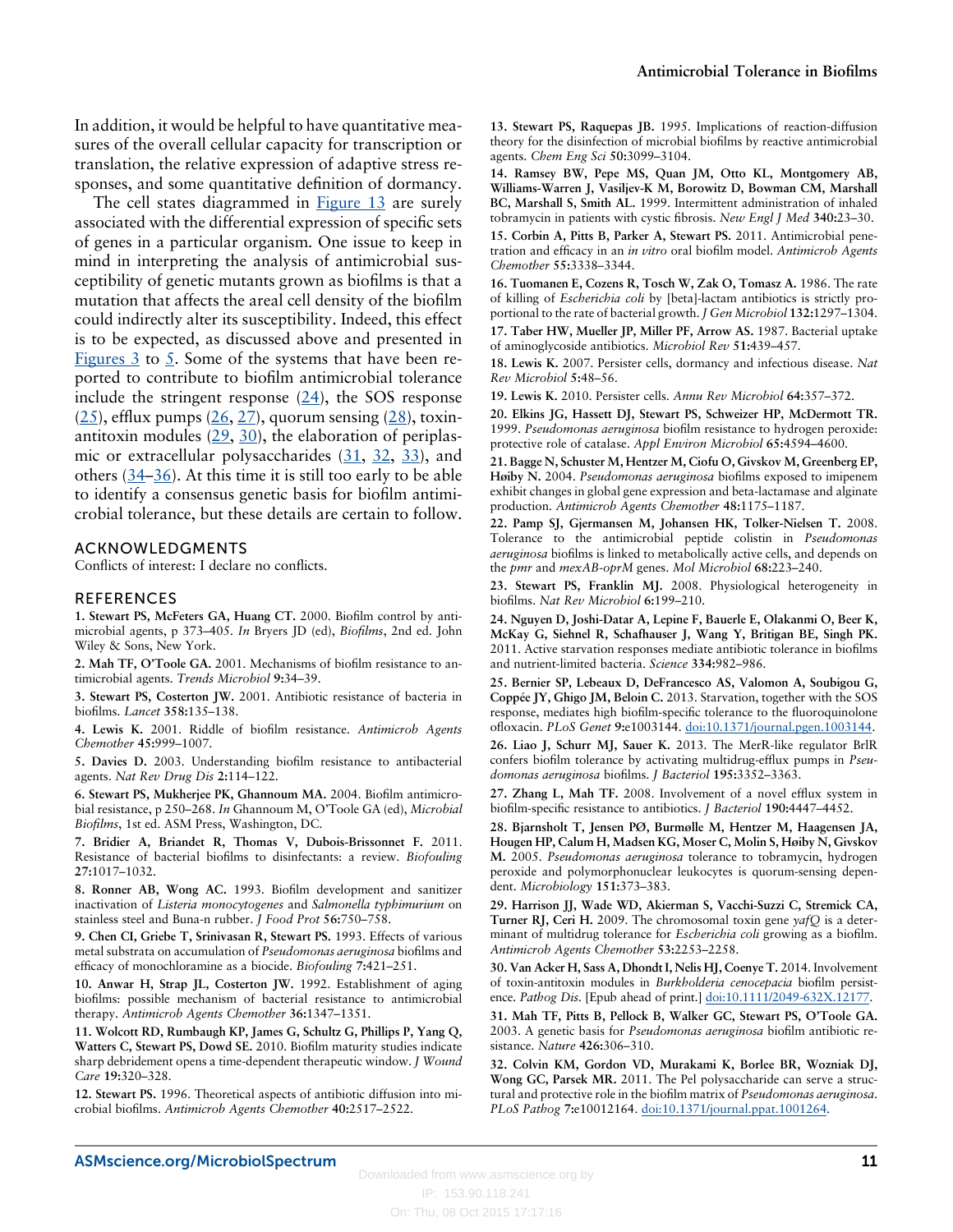<span id="page-11-0"></span>33. Billings N, Millan MR, Caldara M, Rusconi R, Tarasova Y, Stocker R, Ribbeck K. 2013. The extracellular matrix component Psl provides fast-acting antibiotic defense in Pseudomonas aeruginosa biofilms. PLoS Pathog 9:e1003526. [doi:10.1371/journal.ppat.1003526.](http://dx.doi.org/10.1371/journal.ppat.1003526)

34. Lynch SV, Dixon L, Benoit MR, Brodie EL, Keyhan M, Hu P, Ackerley DF, Andersen GL, Matin A. 2007. Role of the rapA gene in controlling antibiotic resistance of Escherichia coli biofilms. Antimicrob Agents Chemother 51:3650–3658.

35. Zhang L, Hinz AJ, Nadeau JP, Mah TF. 2011. Pseudomonas aeruginosa tssC1 links type VI secretion and biofilm-specific antibiotic resistance. J Bacteriol 193:5510–5513.

36. Zhang L, Chiang WC, Gao Q, Givskov M, Tolker-Nielsen T, Yang L, Zhang G. 2012. The catabolite repression control protein Crc plays a role in the development of antimicrobial-tolerant subpopulations in Pseudomonas aeruginosa biofilms. Microbiology 158:3014–3019.

37. Stewart PS, Rayner J, Roe F, Rees WM. 2001. Biofilm penetration and disinfection efficacy of alkaline hypochlorite and chlorosulfmates. J Appl Microbiol 91:525–532.

38. Luppens SB, Reij MW, van der Heijden RW, Rombouts FM, Abee T. 2002. Development of a standard test to assess the resistance of Staphylococcus aureus biofilm cells to disinfectants. Appl Environ Microbiol 68:4194–4200.

39. Buckingham-Meyer K, Goeres DM, Hamilton MA. 2007. Comparative evaluation of biofilm disinfectant efficacy tests. J Microbiol Methods 70:236–244.

40. Byun MW, Kim JH, Kim DH, Kim HJ, Jo C. 2007. Effects of irradiation and sodium hypochlorite on the micro-organisms attached to a commercial food container. Food Microbiol 24:544–548.

41. Griebe T, Chen CI, Srinivasan R, Stewart PS. 1993. Analysis of biofilm disinfection by monochloramine and free chlorine, p 151–161. In Geesey GG, Lewandowski Z, Flemming HC (ed), Biofouling and Biocorrosion in Industrial Water Systems. Lewis Publishers, Boca Raton, FL.

42. Norwood DE, Gilmour A. 2000. The growth and resistance to sodium hypochlorite of Listeria monocytogenes in a steady-state multispecies biofilm. J Appl Microbiol 88:512–520.

43. Oie S, Huang Y, Kamiya A, Konishi H, Nakazawa T. 1996. Efficacy of disinfectants against biofilm cells of methicillin-resistant Staphylococcus aureus. Microbios 85:223–230.

44. Kim J, Pitts B, Stewart PS, Camper A, Yoon J. 2008. Comparison of the antimicrobial effects of chlorine, silver ion, and tobramycin on biofilm. Antimicrob Agents Chemother 52:1446–1453.

45. Anwar H, van Biesen T, Dasgupta M, Costerton JW. 1989. Interaction of biofilm bacteria with antibiotics in a novel in vitro chemostat system. Antimicrob Agents Chemother 33:1824–1826.

46. Jass J, Costerton JW, Lappin-Scott HM. 1995. The effect of electrical currents and tobramycin on Pseudomonas aeruginosa biofilms. J Indust Microbiol 15:234–242.

47. Borriello G, Werner EM, Roe F, Kim AM, Ehrlich GD, Stewart PS. 2004. Oxygen limitation contributes to antibiotic tolerance of Pseudomonas aeruginosa in biofilms. Antimicrob Agents Chemother 48:2659– 2664.

48. Shapiro JA, Nguyen VL, Chamberlain NR. 2011. Evidence for persisters in Staphylococcus epidermidis RP62a planktonic cultures and biofilms. J Med Microbiol 60:950–960.

49. Tré-Hardy M, Macé C, Manssouri NE, Vanderbist F, Traore H, Devleeschouwer MJ. 2009. Effect of antibiotic co-administration on young and mature biofilms of cystic fibrosis clinical isolates: the importance of the biofilm model. Int J Antimicrob Agents 33:40-45.

50. Singla S, Harjai K, Chhibber S. 2013. Susceptibility of different phases of biofilm of Klebsiella pneumoniae to three different antibiotics. J Antibiot 66:61–66.

51. Corcoran M, Morris D, De Lappe N, O'Connor J, Lalor P, Dockery P, Cormican M. 2014. Commonly used disinfectants fail to eradicate Salmonella enterica biofilms from food contact surface materials. Appl Environ Microbiol 80:1507–1514.

52. Zuroff TR, Bernstein H, Lloyd-Randolfi J, Jimenez-Taracido L, Stewart PS, Carlson RP. 2010. Robustness analysis of culturing perturbations on Escherichia coli colony biofilm beta-lactam and aminoglycoside antibiotic tolerance. BMC Microbiol 10:185.

53. Bridier A, Dubois-Brissonnet F, Greub G, Thomas V, Briandet R. 2011. Dynamics of the action of biocides in Pseudomonas aeruginosa biofilms. Antimicrob Agents Chemother 55:2648–2654.

54. Davison WM, Pitts B, Stewart PS. 2010. Spatial and temporal patterns of biocide action against Staphylococcus epidermidis biofilms. Antimicrob Agents Chemother 54:2920–2927.

55. de Beer D, Srinivasan R, Stewart PS. 1994. Direct measurement of chlorine penetration into biofilms during disinfection. Appl Environ Microbiol 60:4339–4344.

56. Jang A, Szabo J, Hosni AA, Coughlin M, Bishop PL. 2006. Measurement of chlorine dioxide penetration in dairy process pipe biofilms during disinfection. Appl Microbiol Biotechnol 72:368–376.

57. Lee WH, Wahman DG, Bishop PL, Pressman JG. 2011. Free chlorine and monochloramine application to nitrifying biofilm: comparison of biofilm penetration, activity, and viability. Environ Sci Technol 45:1412– 1419.

58. Liu X, Roe F, Jesaitis A, Lewandowski Z. 1998. Resistance of biofilms to the catalase inhibitor 3-amino-1,2,4-triazole. Biotechnol Bioeng 59:156–162.

59. Dabbi-Oubekka S, Briandet R, Fontaine-Aupart MP, Steenkeste K. 2012. Correlative time-resolved fluorescence microscopy to assess antibiotic diffusion-reaction in biofilms. Antimicrob Agents Chemother 56: 3349–3358.

60. Sandt C, Barbeau J, Gagnon MA, LaFleur M. 2007. Role of the ammonium group in the diffusion of quaternary ammonium compounds in Streptococcus mutans biofilms. J Antimicrob Chemother 60:1281– 1287.

61. Stewart PS, Roe F, Rayner J, Elkins JG, Lewandowski Z, Ochsner UA, Hassett DJ. 2000. Effect of catalase on hydrogen peroxide penetration into Pseudomonas aeruginosa biofilms. Appl Environ Microbiol 66:836– 838.

62. Tseng BS, Zhang W, Harrison JJ, Quach TP, Song JL, Penterman J, Singh PK, Chopp DL, Packman AI, Parsek MR. 2013. The extracellular matrix protects Pseudomonas aeruginosa biofilms by limiting the penetration of tobramycin. Environ Microbiol 15:2865–2878.

63. Vrany JD, Stewart PS, Suci PA. 1997. Comparison of recalcitrance to ciprofloxacin and levofloxacin exhibited by Pseudomonas aeruginosa biofilms displaying rapid-transport characteristics. Antimicrob Agents Chemother 41:1352–1358.

64. Anderl JN, Franklin MJ, Stewart PS. 2000. Role of antibiotic penetration limitation in Klebsiella pneumoniae biofilm resistance to ampicillin and ciprofloxacin. Antimicrob Agents Chemother 44:1818–1824.

65. Liao J, Sauer K. 2012. The MerR-like transcriptional regulator BrlR contributes to Pseudomonas aeruginosa biofilm tolerance. J Bacteriol 194:4823–4836.

66. Podos SD, Thanassi JA, Leggio M, Pucci MJ. 2012. Bactericidal activity of ACH-702 against nondividing and biofilm staphylococci. Antimicrob Agents Chemother 56:3812–3818.

67. Spoering AL, Lewis K. 2001. Biofilms and planktonic cells of Pseudomonas aeruginosa have similar resistance to killing by antimicrobials. J Bacteriol 183:6746–6751.

68. Thrower Y, Pinney RJ, Wilson M. 1997. Susceptibilities of Actinobacillus actinomycetemcomitans biofilms to oral antiseptics. J Med Microbiol 46:425–429.

69. Green PN, Pirrie RS. 1993. A laboratory apparatus for the generation and biocide efficacy testing of Legionella biofilms. J Appl Bacteriol 74: 388–393.

On: Thu, 08 Oct 2015 17:17:16